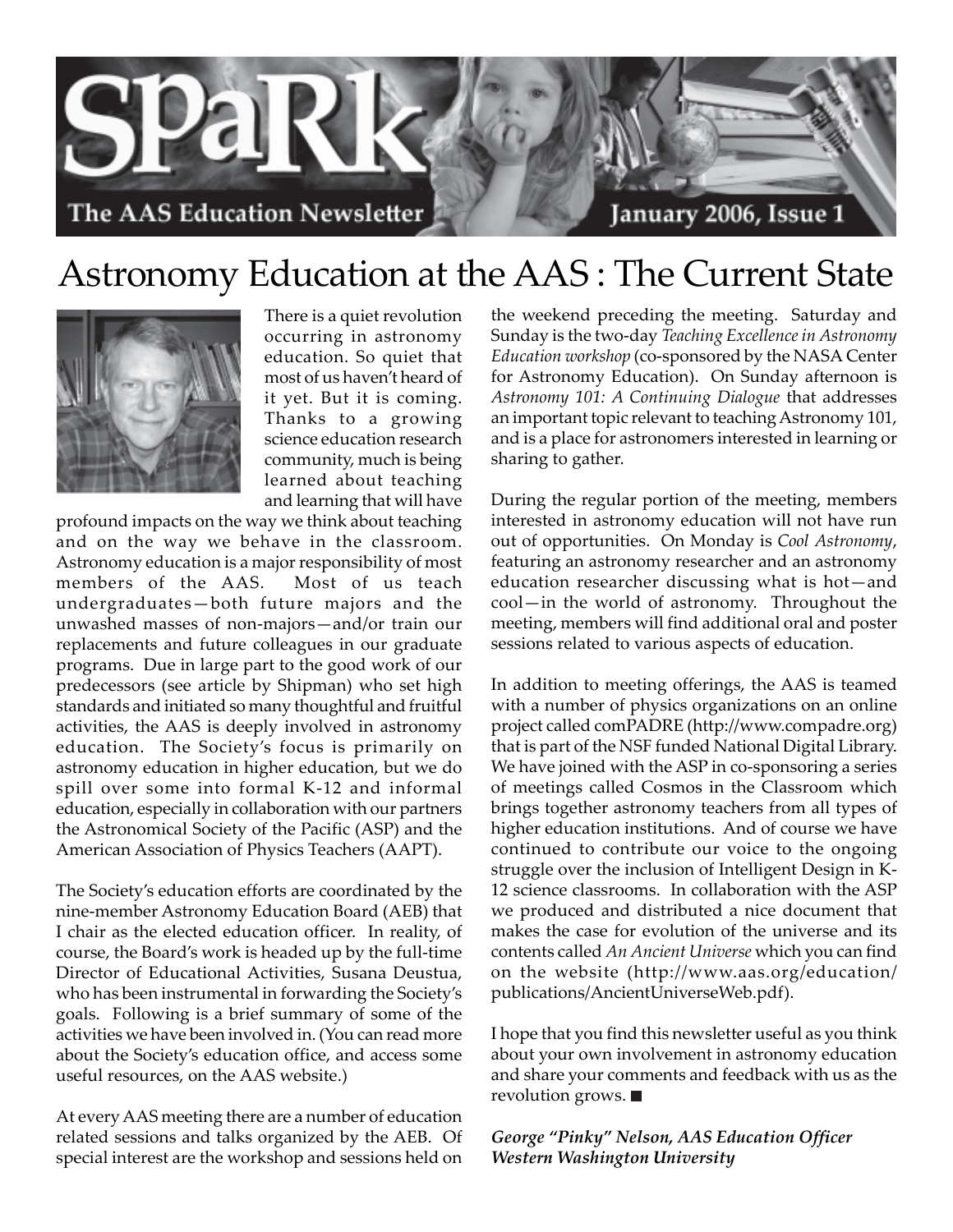# **SPaRk**

The AAS Education Newsletter January 2006, Issue 1

Published by: The American Astronomical Society Washington, DC

© 2006

Editors: Jacob Noel-Storr & Gina Brissenden (University of Arizona, Steward Observatory)

**Education Officer:** George "Pinky" Nelson (Western Washington University)

Director of Educational Activities: Susana Deustua

Astronomy Education Board: Dana E. Backman, NASA Ames Research Center Fran Bagenal, University of Colorado Edna DeVore, SETI Institute C. Renee' James, Sam Houston State University Larry A. Lebofsky, University of Arizona Jacob Noel-Storr, University of Arizona Stacy E. Palen, Weber State University Douglas O. Richstone, University of Michigan Lawrence Rudnick, University of Minnesota

ex-Officio: Susana E. Deustua, AAS Director of **Educational Activities** Robert P. Kirshner, AAS President Robert W. Milkey, AAS Executive Officer

The views expressed in this newsletter are those of the individual contributors, and not necessarily those of the American Astronomical Society, the Astronomy Education Board, or the Editors.

### About this Issue

You are reading the first issue of the American Astronomical Society's new Education Newsletter. Why now, you may be asking yourself. Well,…time for a little history.

The AAS has always had an interest in education. Since 1979, the Society has had an Education Officer, who also serves on the Council. Education has become increasingly important as evidenced by the hiring of a half time education coordinator in 1997, which



led, in 2002, to the creation of the fulltime position of Director of Educational Activities, which I now fill. During the same period of time, the research on how people learn has led to changes in how people teach. All AAS members have been, or still are, formally educated—after all, one still has to go to school (high school, college, graduate-school) to earn a degree (despite the prevalence of mail-order diploma mills). And though not all AAS members teach for a living, many are involved in education-related activities, be it formal or informal. The purpose of this newsletter is to inform AAS members about hot issues—for example, the current discussion on creation design—opportunities to learn more about current pedagogical techniques and methods—e.g. through workshops and sessions at the semi-annual meetings, and other topics of interest as they pertain to astronomy education.

The Newsletter will come out twice per year. All submissions, including letters to the editors, should be sent to the editors, Gina Brissenden and Jake Noel-Storr, preferably by email to brissenden@as.arizona.edu and jnoelstorr@as.arizona.edu.

All issues of the Newsletter will be available from the AAS Members Only pages for viewing online or for downloading in PDF. An email alert will be sent to AAS members when a new issue is printed. Paper copies will only be available by subscription (free to AAS members). To **subscribe**, please send email to jones@aas.org.

We hope you enjoy this first issue.

Susana Deustua Director of Educational Activities American Astronomical Society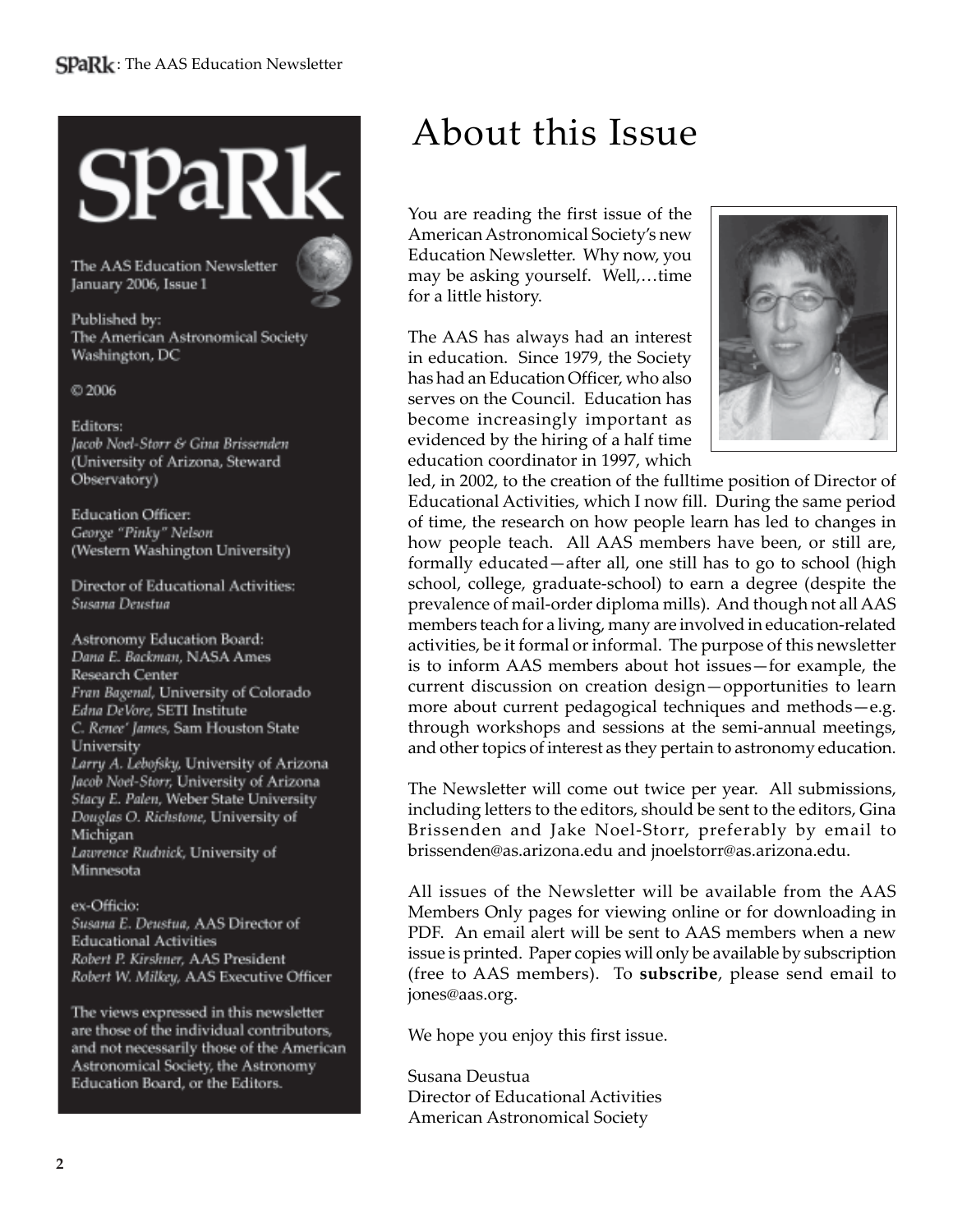### The Emerging E/PO Profession



*Dan Caton is congratulated by ASP executive director Michael Bennett for winning the prize everybody wanted—that fancy Meade in the background.*



*ASP board member Bruce Partridge (L) and president Dennis Schatz (R) listen on as Jennifer Scott & Siming Liu (the 2005 Robert J. Trumpler Award winners) say thank you.*



*Program committee chair Tim Slater, and logistics coordinator Elizabeth Alvarez, share a moment of laughter (and relief) at the conclusion of another successful ASP meeting.*

The Astronomical Society of the Pacific recently hosted their  $117<sup>th</sup>$  annual meeting titled "Building Community: The Emerging E/PO Profession" in Tucson, Arizona. The conference attracted over 350 attendees who are working in the area of Education and Public Outreach. The planning committee purposefully created an event that brought together a diverse range of voices

from the rapidly professionalizing discipline of astronomy education to begin to foster a conversation about how it positions itself as a field of academic pursuit.

This being one of the first meetings on this scale in this field, we wanted to highlight a collection of the questions we felt the meeting was able to surface; questions we



hope will continue to be discussed and debated by astronomy education professionals in a range of venues.

How does the funding structure affect the construction, not to mention the very existence of the field? How can we discuss the values of E/PO not just as a list of educational product activity? In what ways can we encourage education and public outreach professionals to develop the field outside of current funding strictures? How will we decide what are the standards for the E/PO profession? What professional development needs to be available for practitioners, and to whom does it need to be made available? What barriers are keeping *all* groups who conduct education and public outreach from participating in these meetings and discussions? How does the field ensure that developing professionals are participating in "how-to" and "best practices" trainings and events? How can we ensure that the audience for our efforts is more involved in determining the activities? And finally, how can we make communications on these topics more available and shared with large numbers of practitioners? We hope that publications like Astronomy Education Review and this newsletter will help to increase professional communication on these topics.

ASP's president, Dennis Schatz, is quoted as saying, "…we are moving in the direction of continuing this development [focus on education] at the next meeting at STSCI in Baltimore next year." We hope that the ASP and AAS both continue to capitalize on the interest and promise generated by this meeting.

We would like to acknowledge the valuable input of the "Cherry Street Astronomy Outreach Brown Bag" group and in particular Sanlyn Buxner, in helping us think through the issues we discuss in this article.

*By Melissa A. Williams and Jacob Noel-Storr (University of Arizona)*

*Photos: Julia Olsen, CAPER Team*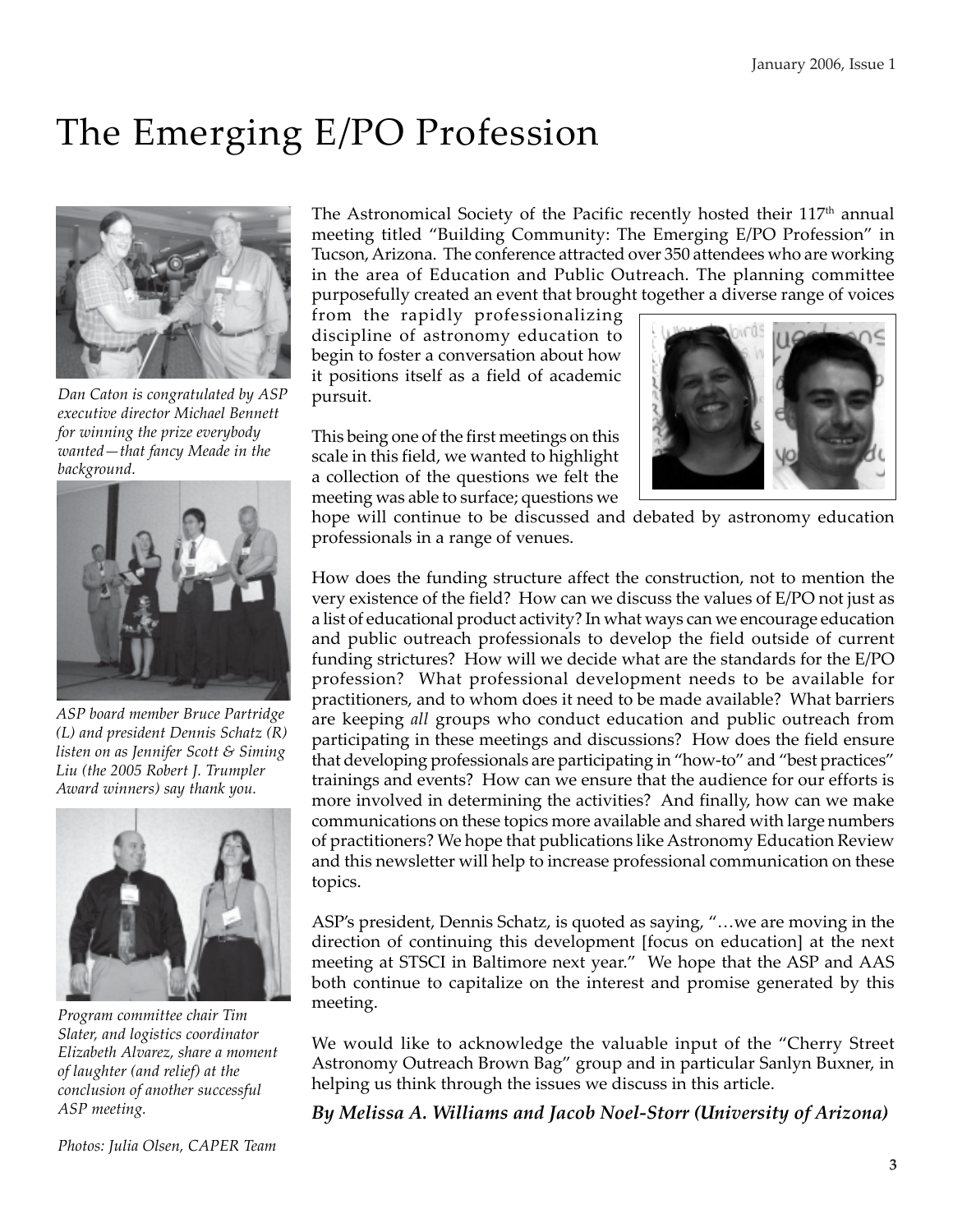### The Scholarship of College Science Teaching

*This position paper, adopted by the SCST Executive Board in April, 1998, is reprinted here with the permission of the Society of College Science Teachers.*

*A Statement from the Society for College Science Teachers* (Adopted by SCST Executive Board—April, 1998) The following statement is a definition of scholarship in college science teaching. The purpose of the definition is to provide guidance in the important process of promotion and tenure AND to help college science

teachers reflect on their own experience through the eyes of others. The statement is intended to be inclusive, i.e. to include as many characteristics of scholarly activity as possible. By no means is it expected that one person could, or should, demonstrate all of these characteristics.

#### **The teaching scholar is one who:**

1. Is knowledgeable about current developments in the discipline specialty and in relevant educational research, pedagogical skills and techniques. For example, the teaching scholar:

- Reads journals in the discipline(s) and in educational practice and research.
- Is professionally active in organizations, and contributes to best practices in college science teaching beyond the classroom or local institution.
- Develops peer-reviewed resources for student learning in the discipline.
- Demonstrates awareness of current science education reforms and issues, and applies these in teaching.

2. Demonstrates creative scholarship that contributes significantly to college science teaching. Reports of activities are published in refereed journals, presented

at professional meetings, and in other appropriate venues. These activities include but are *not limited to*:

- Significant, appropriately designed, and analyzed research in college science teaching;
	- Active classroom research;
	- Program development; • Writing position papers;
- courses and curricula and to improve college science 3. Sees scientific information

Alan Gould of the Lawrence Hall of Science, and the lego model demonstrating Kepler's Laws, at the 205 Meeting in San Diego, CA.

in a number of contexts, and can use these insights to stimulate deeper understandings of the discipline in students. For

• Organizing and directing teacher institutes;

• Developing innovative

Securing external funds

courses to be offered in non-

traditional settings;

teaching.

example, the scholar: Is aware of current developments in *several* science disciplines and of the interrelations among these disciplines.

Synthesizes research in

the science discipline with teaching by introducing activities that use the scientific research to produce more effective teaching and learning.

• Merges research from the discipline with that from education, using both to inform teaching practice.

4. Communicates to students the *connections* among science disciplines and the connection of science to other disciplines.

• Demonstrations of connections among the science disciplines are a regular part of the teaching process.

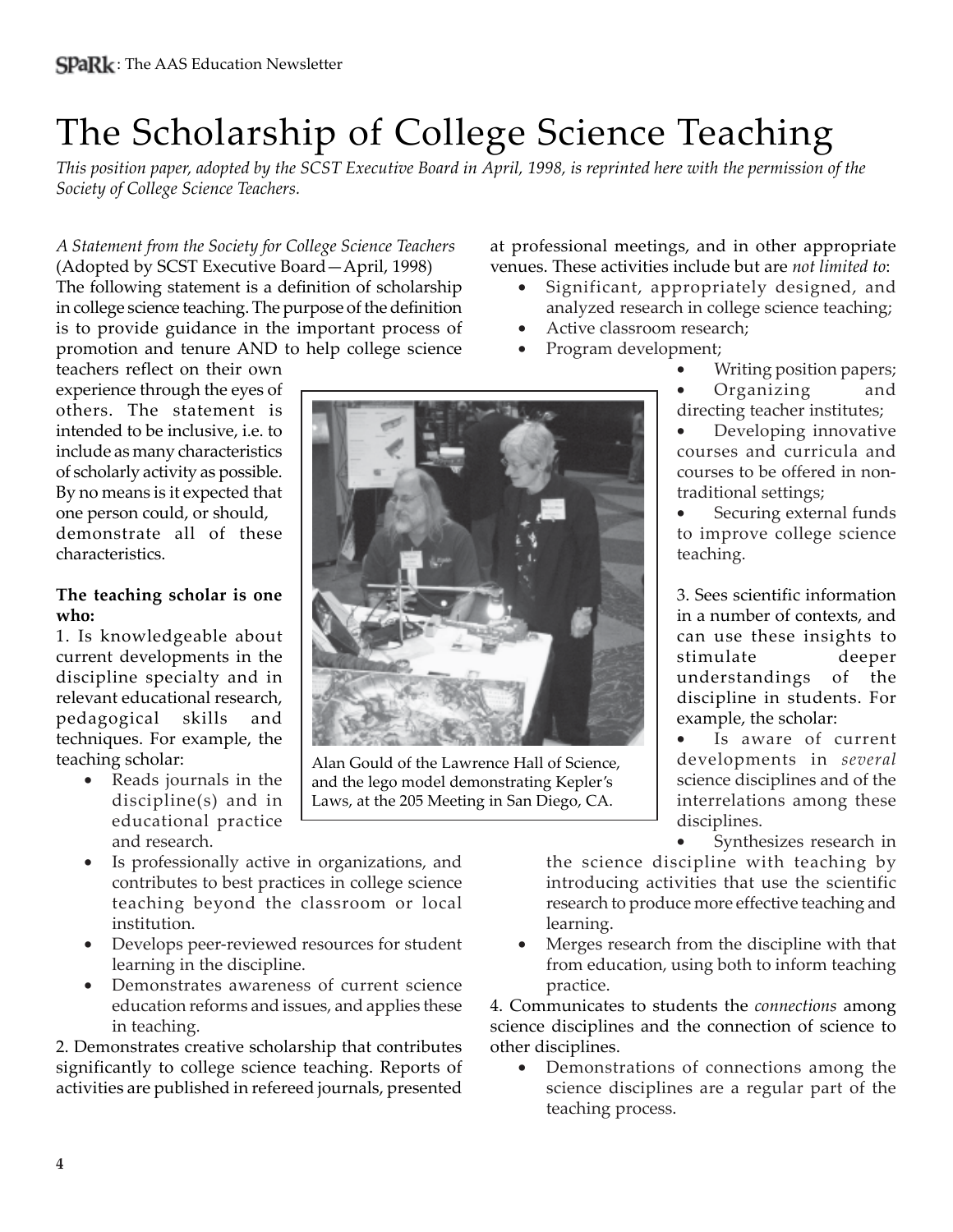- The global significance of science is taught whenever possible.
- The role of science in the local community setting is emphasized and integrated into the teaching process.
- Students are encouraged to understand the role of science in their personal lives and in every day decision making.

5. Demonstrates competency in communication and use of presentation techniques. The teaching scholar is aware of the diversity of student backgrounds, and that students have different learning styles. An in-depth knowledge of the disciplines can be fused with the knowledge of how and when to use analogies, metaphors, and images that promote deep student understanding. The teaching scholar:

- Accommodates diversity and learning styles with different modes of teaching.
- Uses analogies, metaphors, and images to make science meaningful to *all* students.
- Understands how to use technology to enhance teaching and learning.

6. Designs activities that require the students to ask questions, make observations, test hypotheses, carry out experiments, seek creative solutions to problems, and to analyze experimental results. For example, the scholar:

- Shows evidence that learning of science is enhanced.
- Uses problem-based learning when possible, both in the class and laboratory.
- Offers opportunities for students to learn to work in teams and to do science with others.
- Encourages and directs student research in the discipline whenever possible.
- Promotes critical reflection and analysis about scientific issues.

7. Shows evidence of critical reflection on his  $\blacksquare$  her own teaching, and uses this information to continually improve the process of teaching.

## Book Summary

*How People Learn: Brain, Mind, Experience, & School* Edited by John D. Bransford et al. (2000), National Academy Press http://books.nap.edu/html/howpeople1/

In the late '90s, the National Research Council commissioned a meta-analysis of research that had been conducted over the past thirty years related to the science of teaching and learning. Domains included cognitive psychology, developmental research, research on learning and transfer, social psychology, neuroscience, anthropology, and the design and evaluation of learning environments.

The results are the emergence of "five themes" that govern what we know about how we—humans—learn. The underlying principle explored is that more is expected of us as learners in today's society than ever before. Where drill and practice may have worked in the past (the Sputnik days), the amount of information available to us in the present makes it an impossible task to be taught *everything* through this method. In

addition, our definition of what it means *to know* has shifted from memorizing and regurgitating information to being able to locate, integrate, and use it.

These "five themes" are:

- *1. "Memory and the Structure of Knowledge"*: How is it that we associate and integrate information into a "coherent structure"?
- *2. "Analysis of Problem Solving and Reasoning"*: How do the problem solving skills of humans compare between experts and novices?

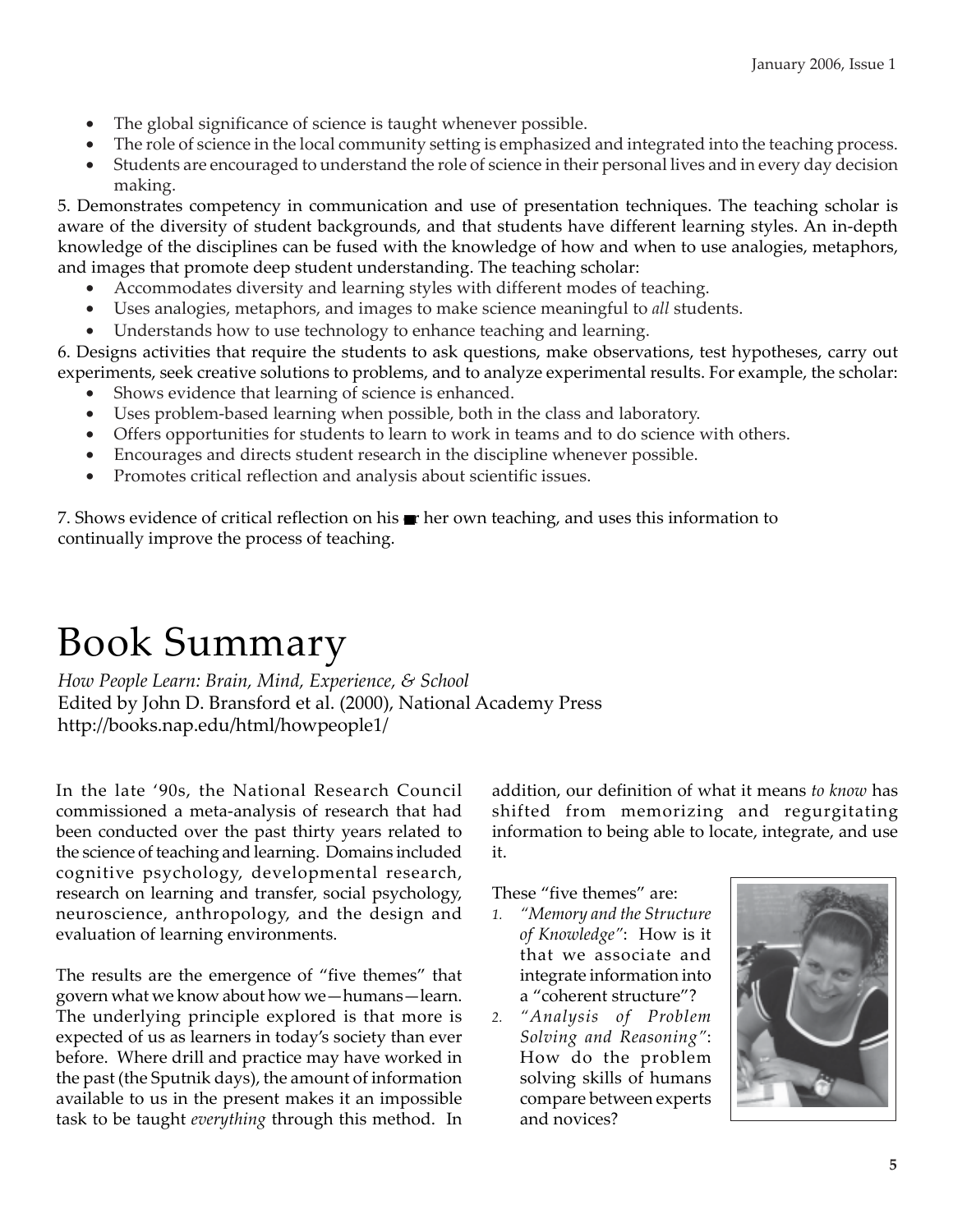- *3. "Early Foundations"*: How does our early learning affect how and what we can learn as we age?
- *4. "Metacognitive Processes and Self-Regulatory Capabilities"*: How is it that we can learn to know when we know—and when we don't?
- *5. "Cultural Experiences and Community Participation"*: How is it that our interactions with family, friends, and community telegraph to us what is valued with respect to knowing and learning?

Probably the two most significant findings presented in this book for those of us who teach—anything—at any level—are stated most eloquently in the following quotes:

- "Humans are…goal-directed agents who actively seek information [Remember our four-year-olds asking us "why, why, why."]. They come to formal education with a range of prior knowledge, skills, beliefs, and concepts that significantly influence what they notice about the environment and how they organize and interpret it. This, in turn, affects their abilities to remember, reason, solve problems, and acquire new knowledge…If students' initial ideas and beliefs are ignored, the understandings that they develop can be very different from what the teacher [we] intends" (p. 10).
- "Students come to the classroom with preconceptions [and reasoning difficulties] about how the world works. If their initial understanding is not engaged, they may fail to grasp the new concepts and information that are taught, or they may learn them for the purposes of a test but revert to their preconceptions outside the classroom" (p. 14-15).

Since traditional lecture in most college courses does little to address either of these findings, what are the implications for what we actually should be doing in our classes? Here's what *How People Learn* suggests:

• We need to create "*learner-centered environments"* that help students assimilate their current knowledge with what we want them to learn.

- We need to create "*knowledge-centered environments"* that help students make connections between the various concepts in our courses instead of simply promoting the learning of disconnected facts.
- We need to create "*assessments to support learning"* that do not simply assign students grades (tests, homework, etc.) but that provide students with the opportunity to assess their own understanding so that they may improve it before we assign them a grade.
- We need to create "*community-centered environments"* that make explicit the connection between our astronomy content and our students' lives (e.g. the greenhouse effect and global warming), and that emphasize collaboration over competition, since these are skills required to be meaningful members of our society.

*How People Learn* is an interesting and informative read. It is written in everyday language, avoiding much education jargon, and it is ideal for your next airplane ride. I think we would be remiss to ignore its findings.

*How People Learn* can be viewed online—free—at the The National Academy Press website (http:// books.nap.edu/html/howpeople1/), where it can also be purchased in paperback for \$24.95 (pdf only, \$17.00) The website includes an Executive Summary which is not available in the book.

#### *Summary by Gina Brissenden, Univ. of Arizona.*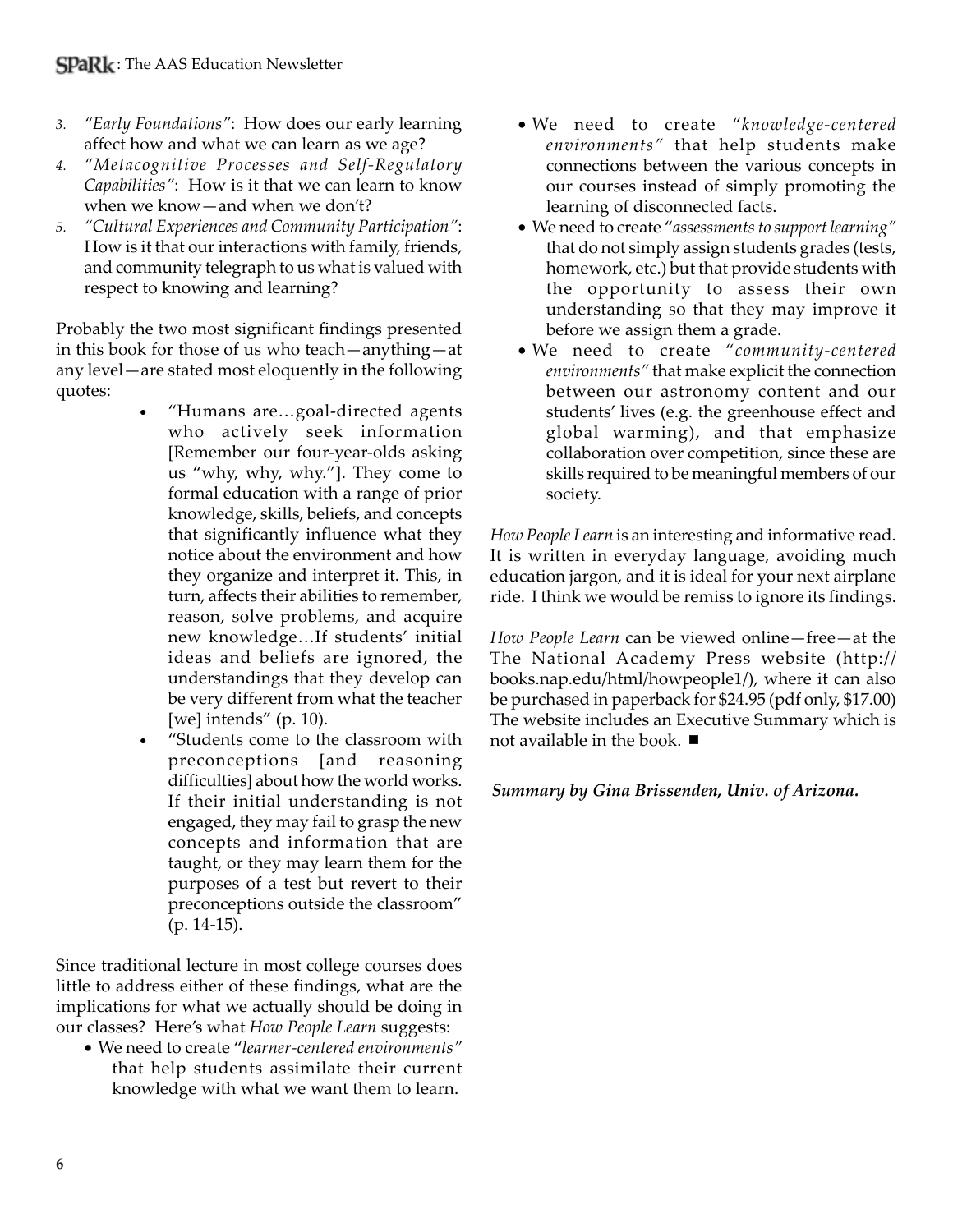### Education at the AAS : We've Come a Long Way, Baby

I like going to AAS meetings. One reason is that the same community of people gets together to have fun, share research results, drink beer, plan new projects, drink more beer, share developments in astronomy teaching, and have more fun. More seriously, the integration of papers on astronomy education research and astronomy research at the same meeting is a real delight to me personally as well as professionally.

It wasn't always that way. I first started going to AAS meetings a few decades back. Over a period of about fifteen years, I can remember only a few education sessions. I organized one as AAS Education Officer. I would not characterize any of the ones I remember as a roaring popular success. The same group of one or two dozen people attended these sessions. Some of us, at least, wondered if our interest in education put us on the endangered species list.

Over the years, these early seeds grew into something much bigger. As education moved higher on the national agenda, the AAS community developed a concrete interest in doing something more organized about sharing our insights into teaching. Under the leadership of various Education Officers, AAS meetings became more heavily populated with education sessions. Now we have so many that the education poster sessions have to extend over several days. We also have a very rich roster of pre-meeting workshops on astronomy education. The attendance at any one of these events dwarfs the dozen people who came to these sessions way back when.

I think it's important that we keep astronomy education in the mainstream of what astronomers do by having education sessions at an AAS meeting rather than separately. The astronomy community has assumed a collective responsibility for taking education seriously, teaching huge numbers of students in Astronomy 101, participating in K-12 education and in public



outreach. Many astronomers who go to AAS meetings have an interest in at least one of these aspects of astronomy education, even if their interest does not go to the point of presenting papers. They can and do participate in the kind of professional sharing that goes on in the research part of our meetings. In other science disciplines like physics, chemistry, and biology, those interested in education meet separately and struggle mightily to get the larger community of more researchoriented scientists to pay attention and help out with what they are doing.

What began as some rather tentative changes in the content of AAS meetings has grown much larger. This story is a nice example of that oft-quoted Chinese proverb: The journey of a thousand miles begins with but a single step.

*Harry Shipman, University of Delaware*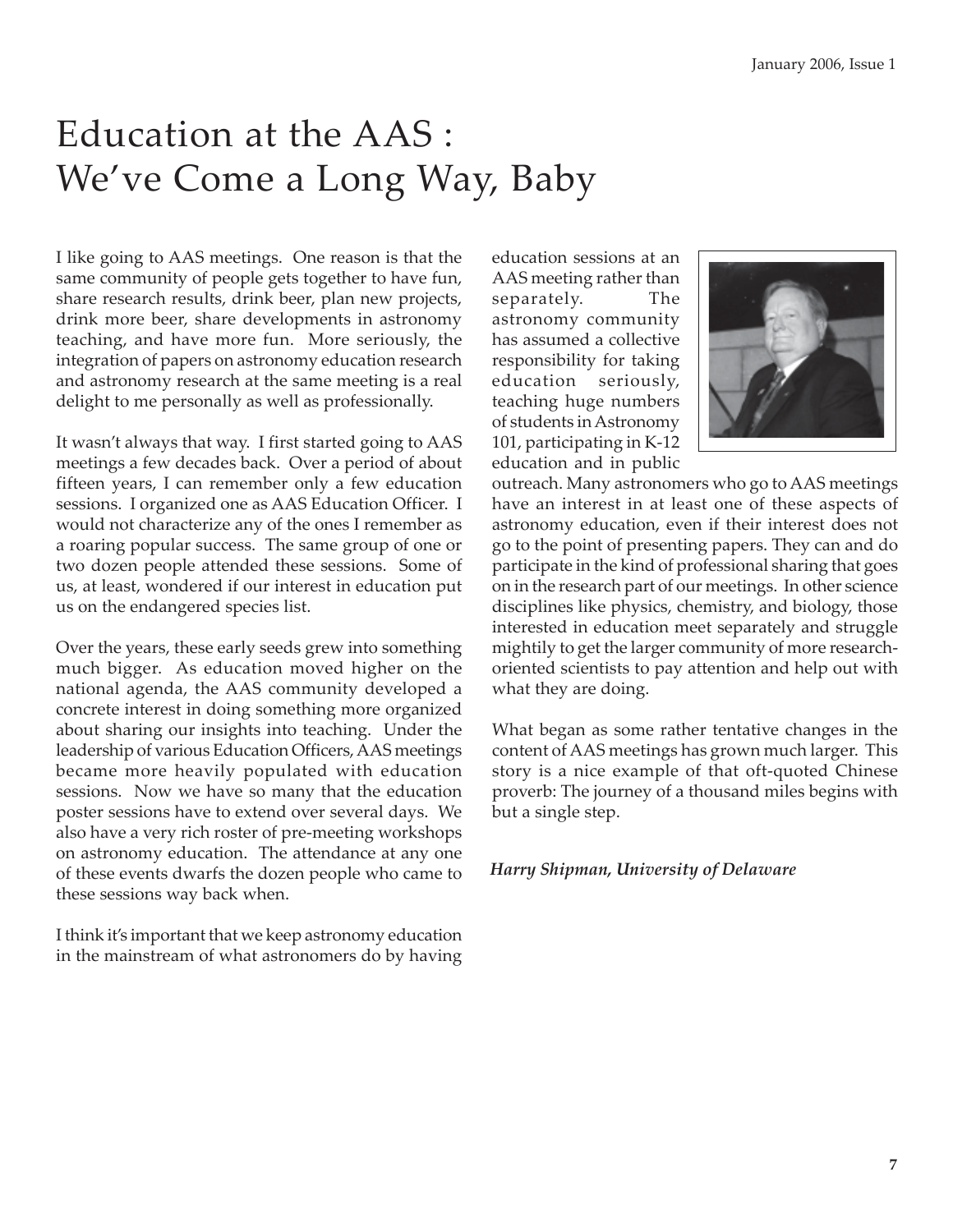### Astronomy Education Review 1



*Astronomy Education Review (AER)* is a web-based journal/ magazine for everyone working in astronomy and space-

science education and outreach, and is endorsed by the American Astronomical Society. If you are not yet a regular reader, we invite you to take a look. *AER* covers all levels and aspects of education, from K-12 teaching to graduate training, from formal classroom work to learning in planetaria, museums, the web, and the media. AER now receives over 200,000 hits each month from around the country and the world.

With the help of a distinguished Board of Editors and a Council of Advisors, all contributions to the journal are refereed. Papers are posted as soon as they are accepted, so the site is continually updated. Back issues can be searched, and individual articles can be printed out. Subscriptions to *AER* are free, but regular readers are encouraged to register so that they may be notified of new issues.

*AER* welcomes a wide range of papers and articles. Scholarly research studies (and the application of such research to the "real world" of classrooms and museums) are its mainstay. But each issues also features:

- *Innovations*—a section of shorter, more informal reports on new ideas, techniques, and materials
- *Resources*—annotated guides and reviews of educational materials
- *Opinions*—op-ed pieces on current issues in space science education
- *Opportunities*—an announcement section for job openings, projects, meetings, etc.

A few recent papers of particular interest to AAS members include:

- Dealing with Disbelieving Students on Issues of Evolutionary Processes and Long Time Scales. M. Bobrowsky 4(1), 95-118.
- Research on a *Lecture-Tutorial* Approach to Teaching Introductory Astronomy for Nonscience Majors. E. Prather, et al.: 3(2), 122- 136.
- **A Review of Astronomy Education Research. J. Bailey & T. Slater: 2(2), 20-45.**
- Goals for "Astro 101": Report on Workshops for Department Leaders. B. Partridge & G. Greenstein: 2(2), 46-89.
- The Role of Assessment in the Development of the College Introductory Astronomy Course: A "How-to" Guide for Instructors. G. Brissenden, et al.: 1(1), 1-24.

We gratefully acknowledge the support of the National Optical Astronomy Observatories, where AER is housed, and of NASA's Science Mission Directorate.

#### **(Footnotes)**

1 http://aer.noao.edu

*Sidney Wolff (NOAO) and Andrew Fraknoi (Foothill College), AER Editors.*

#### *Andrew Fraknoi photo by Seth Shostak, SETI Institute*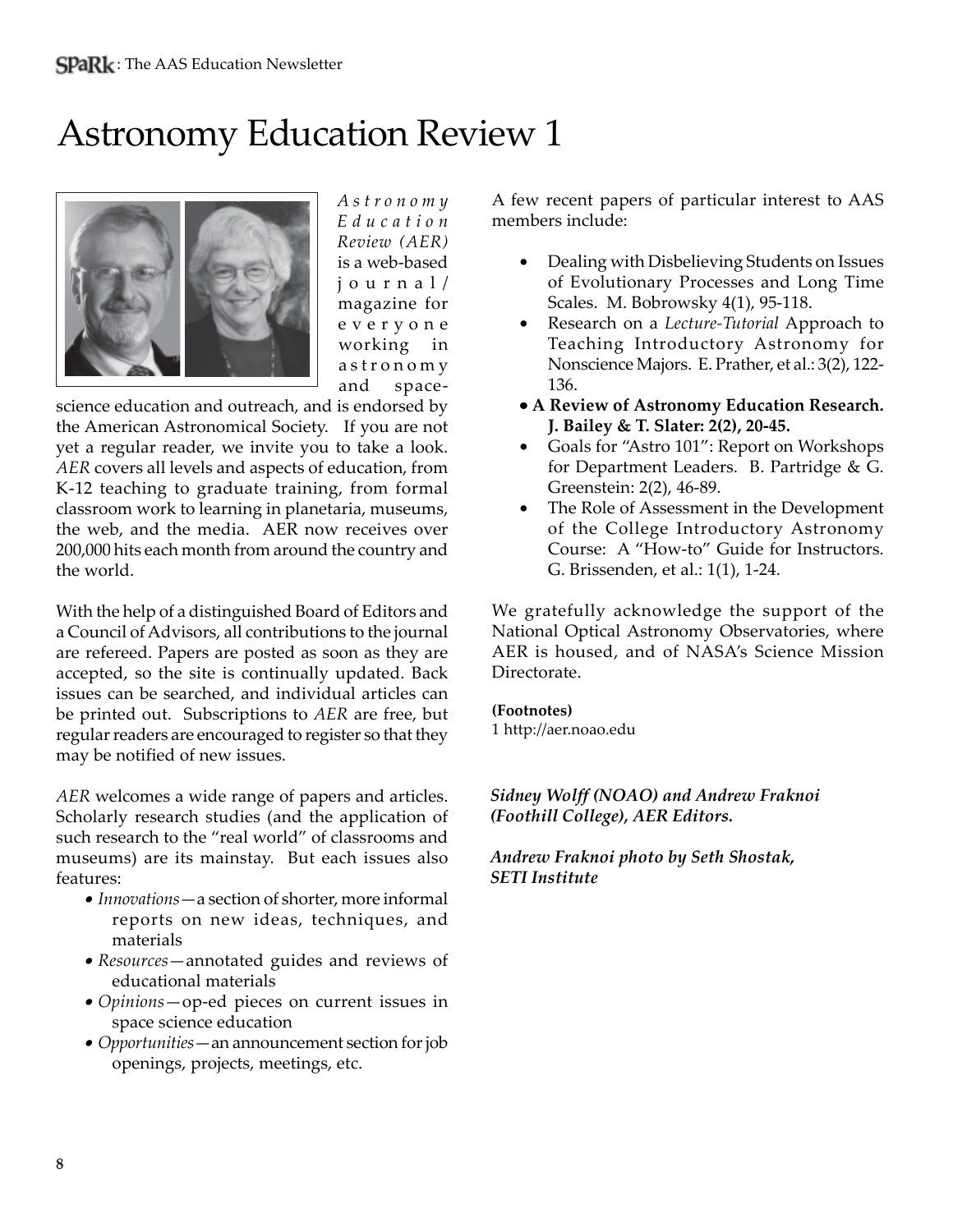### American Astronomical Society Statement on the Teaching of Evolution : September, 2005

The American Astronomical Society supports teaching evolution in our nation's K-12 science classes. Evolution is a valid scientific theory for the origin of species that has been repeatedly tested and verified through observation, formulation of testable statements to explain those observations, and controlled experiments or additional observations to find out whether these ideas are right



not present *testable* hypotheses and do not provide evidence for their views that can be verified or duplicated by subsequent researchers**.**

Since "Intelligent Design" is not science, it does not belong in the science curriculum of the nation's primary and secondary schools.

The AAS supports the

or wrong. A scientific theory is not speculation or a guess — scientific theories are unifying concepts that explain the physical universe.

Astronomical observations show that the Universe is many billions of years old (see the AAS publication, *An Ancient Universe*, cited below), that nuclear reactions in stars have produced the chemical elements over time, and recent observations show that gravity has led to the formation of many planets in our Galaxy. The early history of the solar system is being explored by astronomical observation and by direct visits to solar system objects. Fossils, radiological measurements, and changes in DNA trace the growth of the tree of life on Earth. The theory of evolution, like the theories of gravity, plate tectonics, and Big Bang cosmology, explains, unifies, and predicts natural phenomena. Scientific theories provide a proven framework for improving our understanding of the world.

In recent years, advocates of "Intelligent Design," have proposed teaching "Intelligent Design" as a valid alternative theory for the history of life. Although scientists have vigorous discussions on interpretations for some of aspects of evolution, there is widespread agreement on the power of natural selection to shape the emergence of new species. Even if there were no such agreement, "Intelligent Design" fails to meet the basic definition of a scientific idea: its proponents do

positions taken by the National Academy of Sciences, the American Association for the Advancement of Science, the National Science Teachers' Association, the American Geophysical Union, the American Chemical Society, and the American Association of Physics Teachers on the teaching of evolution. The AAS also supports the National Science Education Standards: they emphasize the importance of scientific methods as well as articulating well-established scientific theories.

For further information on evolution and the process of science, please refer to the websites and publications listed below.

#### **Reviews and Critiques**

*The Privileged Planet,* by Guillermo Gonzales and Jay W. Richards, Reviewed by William H. Jefferies, The University of Texas at Austin http://www.ncseweb.org/resources/articles/ 84\_review\_of\_emthe\_privileged\_p\_6\_7\_200 5.asp.

*Devolution: Why intelligent design isn't.,* by H. Allen Orr, *The New Yorker*, 30 May 2005.

#### **The New York Times series of articles on evolution, August 21-23, 2005**

*Politicized Scholars Put Evolution on the Defensive,* by Jodi Wilgoren. The Discovery Institute is the ideological and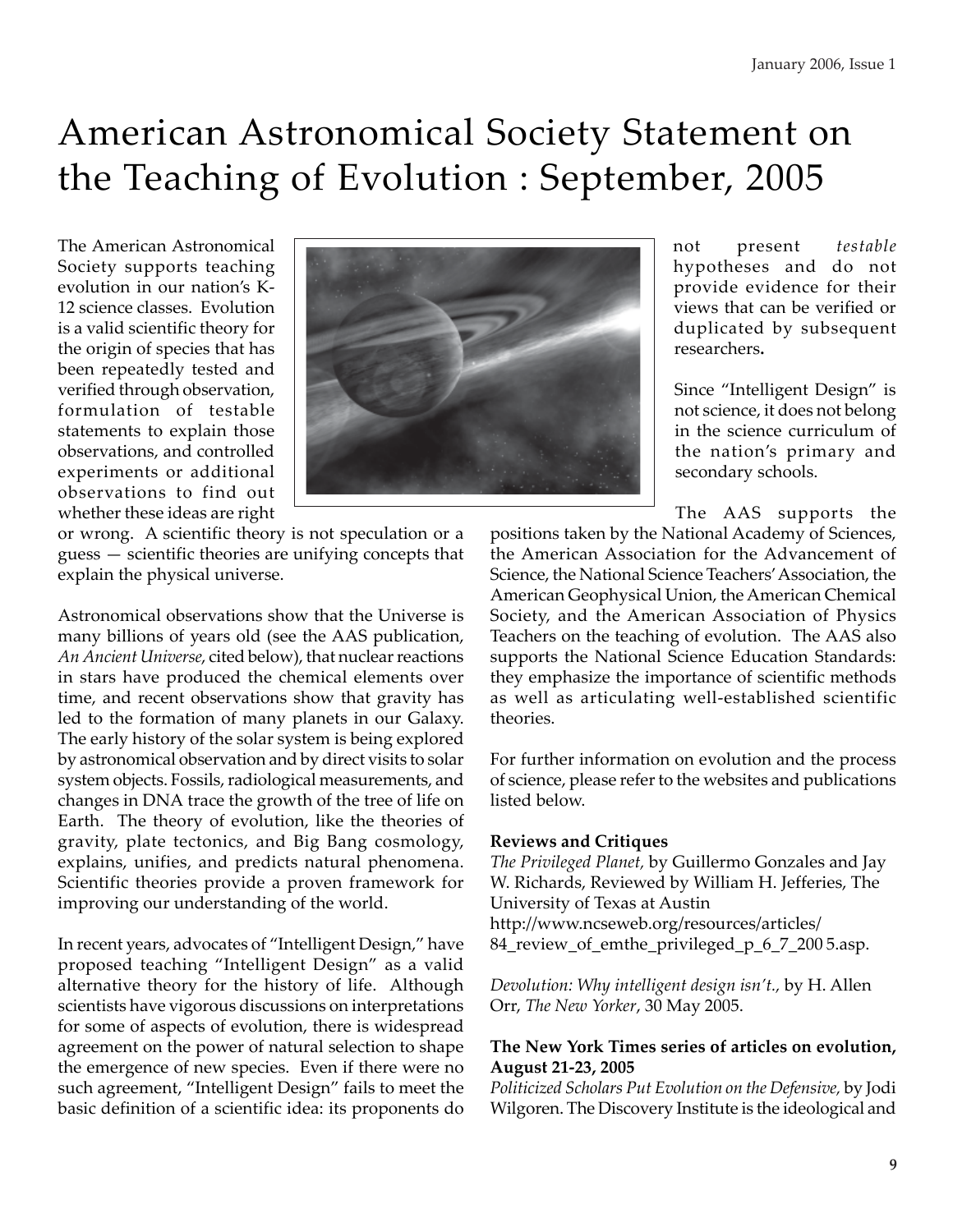strategic backbone behind the eruption of skirmishes over science in school districts and state capitals across the country.

http://www.nytimes.com/2005/08/21/national/21evolve.html.

*In Explaining Life's Complexity, Darwinists and Doubters Clash,* by Kenneth Chang. Proponents of intelligent design say biological marvels point to the hand of a higher being, but mainstream scientists say such an explanation is unscientific.

http://www.nytimes.com/2005/08/22/national/22design.html.

*Scientists Speak Up on Mix of God and Science,* by Cornelia Dean. Disdain for religion is far from universal among scientists, and some are beginning to speak out about their faith. http://www.nytimes.com/2005/08/23/national/23believers.html.

#### **Editorials and Opinion Pieces**

*Why "intelligent design" doesn't deserve to be taught with evolution,* by Verlyn Klinkenborg, *New York Times*, 23 August, 2005 http://www.nytimes.com/2005/08/23/opinion/23tue3.html?n=Top%2fOpinion%2fEditori als%20and%20Op%2dEd%2fEditorials.

*Show Me the Science,* by Daniel C. Dennett, *New York Times*, 28 August, 2005 http://www.nytimes.com/2005/08/28/opinion/28dennett.html?incamp=article\_popular.

#### **Books**

*The Ancient Universe: How Astronomers Know the Vast Scale of Cosmic Time*. Published by the American Astronomical Society. It is also available as a PDF on the Society's webpages at http://www.aas.org/education/publications/ AncientUniverseWeb.pdf.

*Evolution vs. Creationism: An Introduction* by Eugenie C. Scott (2004)

*Science and Creationism: A View from the National Academy of Sciences* by National Academy of Sciences (2nd ed, 1999)

*The Logic of Scientific Discovery* by Karl Popper (15th ed. 2002)

*The Structure of Scientific Revolutions* by Thomas S. Kuhn (3rd Ed. 1996)

#### **Professional Science Societies**

American Astronomical Society: www.aas.org American Association for the Advancement of Science: www.aaas.org American Geophysical Union: www.agu.org National Academy of Sciences: www.nas.edu National Science Teachers Association: www.nsta.org American Chemical Society: www.acs.org American Association of Physics Teachers: www.aapt.org

#### **Science Education and Science Literacy**

```
National Science Education Standards, National Research Council
      http://www.nap.edu/books/0309053269/html/index.html
Project 2061, American Association for the Advancement of Science
      http://www.project2061.org/research/goals.htm
National Center for Science Education
      www.natcenscied.org
```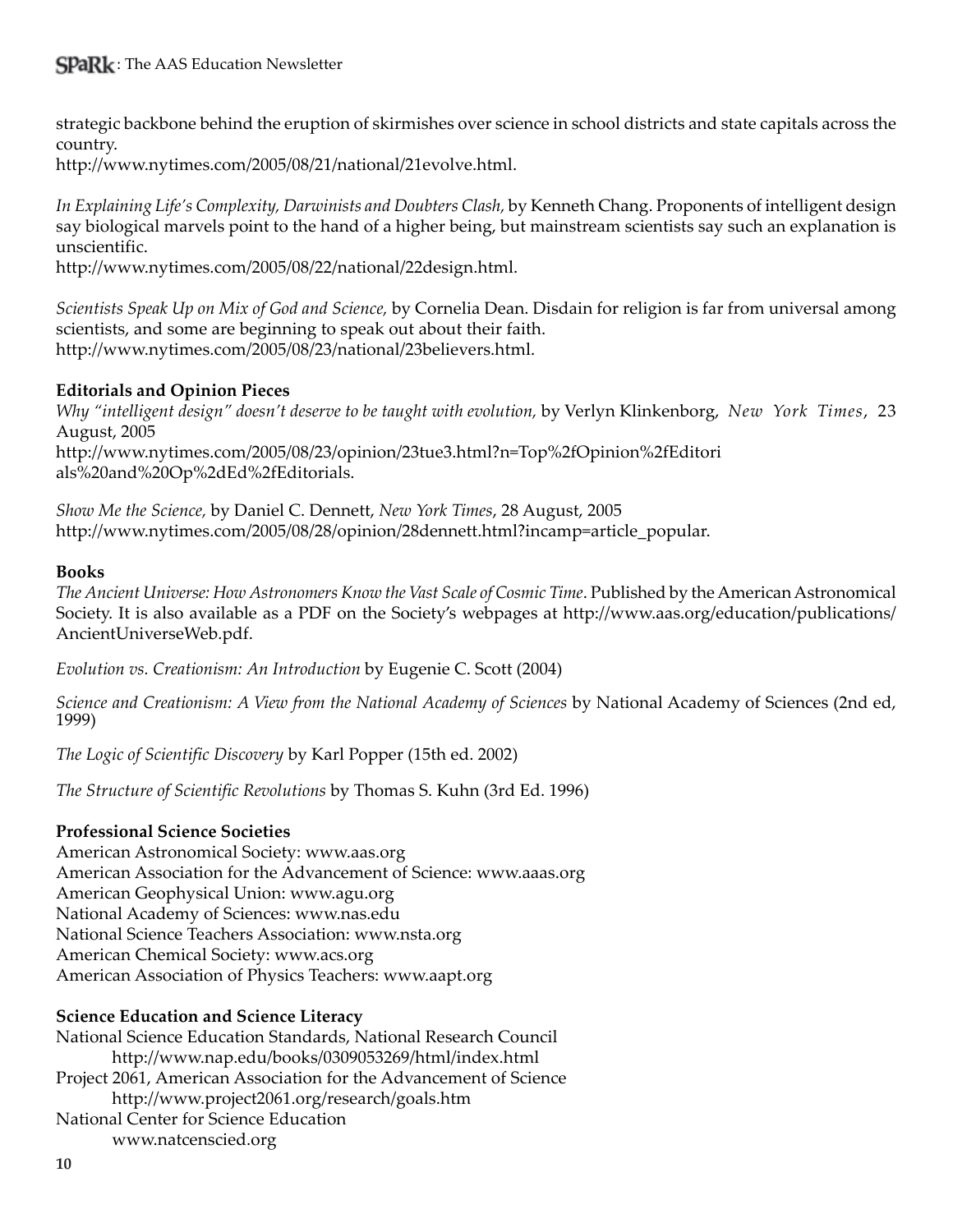### Education and Related Sessions at the 207th Meeting, American Astronomical Society, 8-12 January 2006 Wardman Park Marriott Hotel, Washington, DC

#### **Pre-Meeting Sessions and Events**

#### **Saturday**

- The NASA Center for Astronomy Education (CAE) Teaching Excellence in Introductory Astronomy Workshop, 8:00am-4:00pm, Cotillion South
- · Modeling The Universe, 9:00am-3:00pm, McKinley
- · 2006 Symposium of the NSF Astronomy & Astrophysics Postdoctoral Fellows 9:00am-6:00pm, Roosevelt

#### **Sunday**

- The NASA Center for Astronomy Education (CAE) Teaching Excellence in Introductory Astronomy Workshop -, 9:00am-5:00pm, Cotillion South
- · Career Workshop, 9:00am-12:00noon, 1:00-4:00pm, Maryland Suite
- · Annual NURO Meeting, 9:00am-4:00pm, Park Tower Suite 8226
- · 2006 Symposium of the NSF Astronomy & Astrophysics Postdoctoral Fellows 9:00am-6:00pm, Roosevelt
- · Astro 101, 2:30-5:30pm, Virginia C
- · Undergraduate Orientation, 6:00-7:00pm, Cotillion Foyer

#### **Regular Meeting Sessions and Events**

#### **Monday**

**Gadgets and Gizmos,** Monday - Thursday 9:20am-5:00pm, Park Tower 8219 **Session 27.** Probing and Understanding Effective Learning and Teaching Poster, 9:20am-7:00pm, Exhibit Hall **Session 44.** Astronomy Education with Radio Waves and Music Oral, 10:00-11:30am, Balcony B **Session 50.** Cool Astronomy Special Session, 2:30-4:00pm, Virginia **Session 57.** Astronomical Data from the NVO: Opportunities for Enhancement of Science Education Oral, 2:30-4:00pm, Balcony B

**Society of Physics Students,** 7:00-8:00pm, Virginia C

#### **Tuesday**

**Session 65.**Astronomy in the K-12 Classrooms Poster, 9:20am-6:30pm, Exhibit Hall **Session 66.**Undergraduate Astronomy Poster, 9:20am-6:30pm, Exhibit Hall **Session 67**.Reaching Out with Observatories, Planeteria and Activities Poster, 9:20am-6:30pm, Exhibit Hall **Session 76.**Instruments for Small College Observatories Poster, 9:20am-6:30pm, Exhibit Hall **Session 92.**Astronomy Education: Collaborations and Research Oral, 10:00-11:30am, Balcony B **Session 99.**Instrumentation and Telescopes for Small College Observatories, Part II Special Session, 2:00-3:30pm, Delaware B

**Graduate Student -- Employer Networking,** 7:00-8:00pm, Exhibit Hall C Atrium

#### **Wednesday**

**Session 155.**Using the Tools of Science to Teach Science, Carl Weiman Invited, 11:40am-12:30pm, Ballroom/ Salon 2

**Session 156.**Education and Public Outreach for NASA's Universe Special Session, 2:00-3:30pm, Ballroom/Salon 2